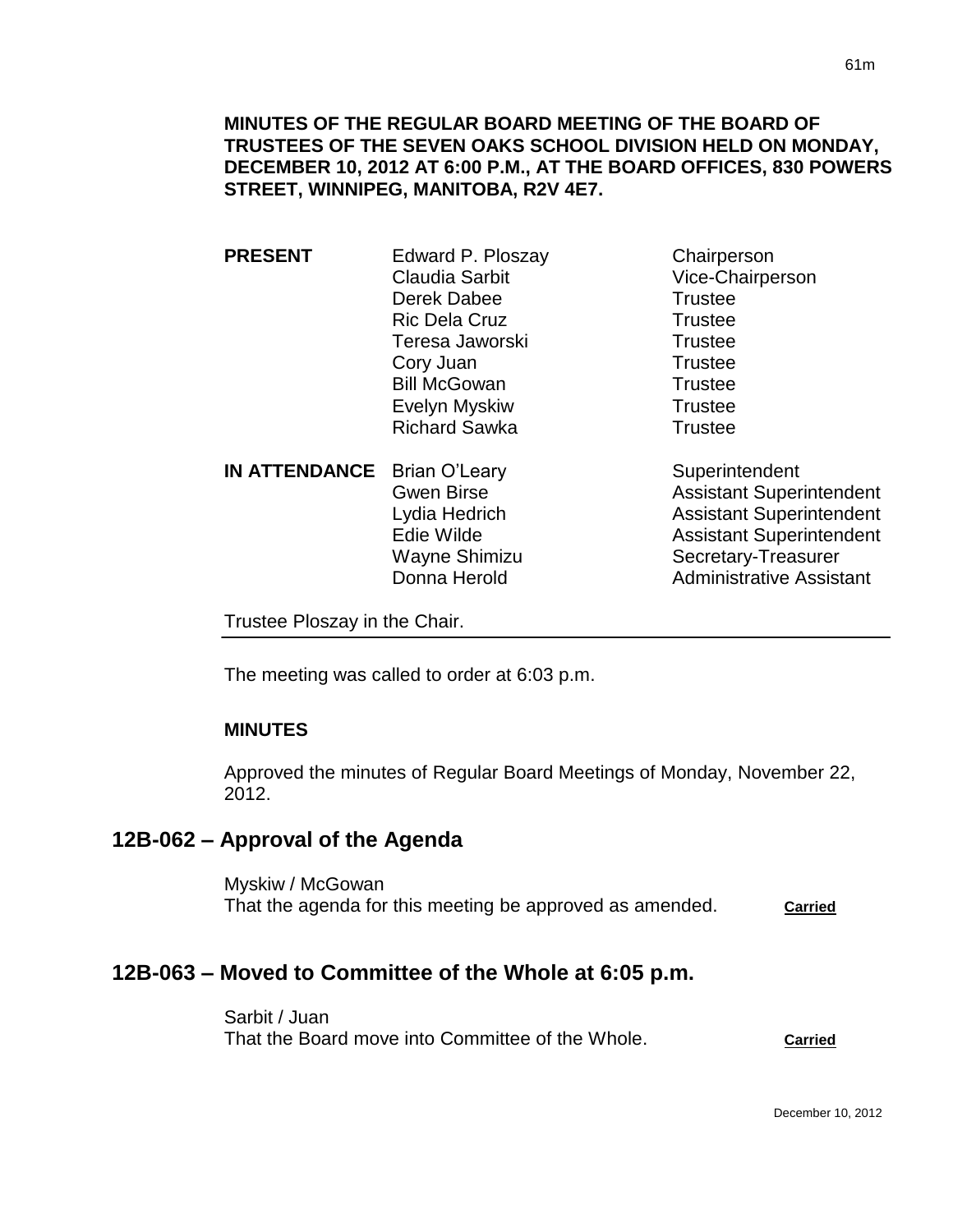Trustee Sarbit in the Chair.

# **OFFICERS' REPORT**

Trustee Sawka reported on developments arising from collective bargaining.

# **12B-064 – SOTA Negotiations**

## Sawka / Juan

Approved that the Board express its sincere appreciation to George Coupland and the staff of the Manitoba School Boards Association Labour Relations Department for their excellent work in support of Seven Oaks and all Manitoba School Boards in the recent interest arbitration. **Carried** carried

Trustee Juan updated the Board on the recent MSBA Regional meeting.

# **12B-065 – MSBA Regional 5 Executive Position**

#### Myskiw / Dabee

Approved that the Board endorse the nomination of Trustee Cory Juan for the position of Director, Region 5 on the Manitoba School Boards Association Provincial Executive 2013-2014. **Carried**

# **12B-066 – Negotiations**

Dela Cruz / McGowan Approved the recommendation of the Negotiations Chair be accepted.

**Carried**

# **SUPERINTENDENTS' PERSONNEL REPORT**

# **12B-067 – Superintendents' Personnel Report**

Myskiw / Juan That the Superintendents' Personnel Report be ratified. **Carried**

#### ADMINISTRATIVE APPOINTMENT

Appointed Peter Krahn to the position of Divisional Principal (responsible for the Wayfinders Program) effective February 4, 2012.

#### TEACHER APPOINTMENTS

Appointed the following to Limited Teacher-General (Term) contracts: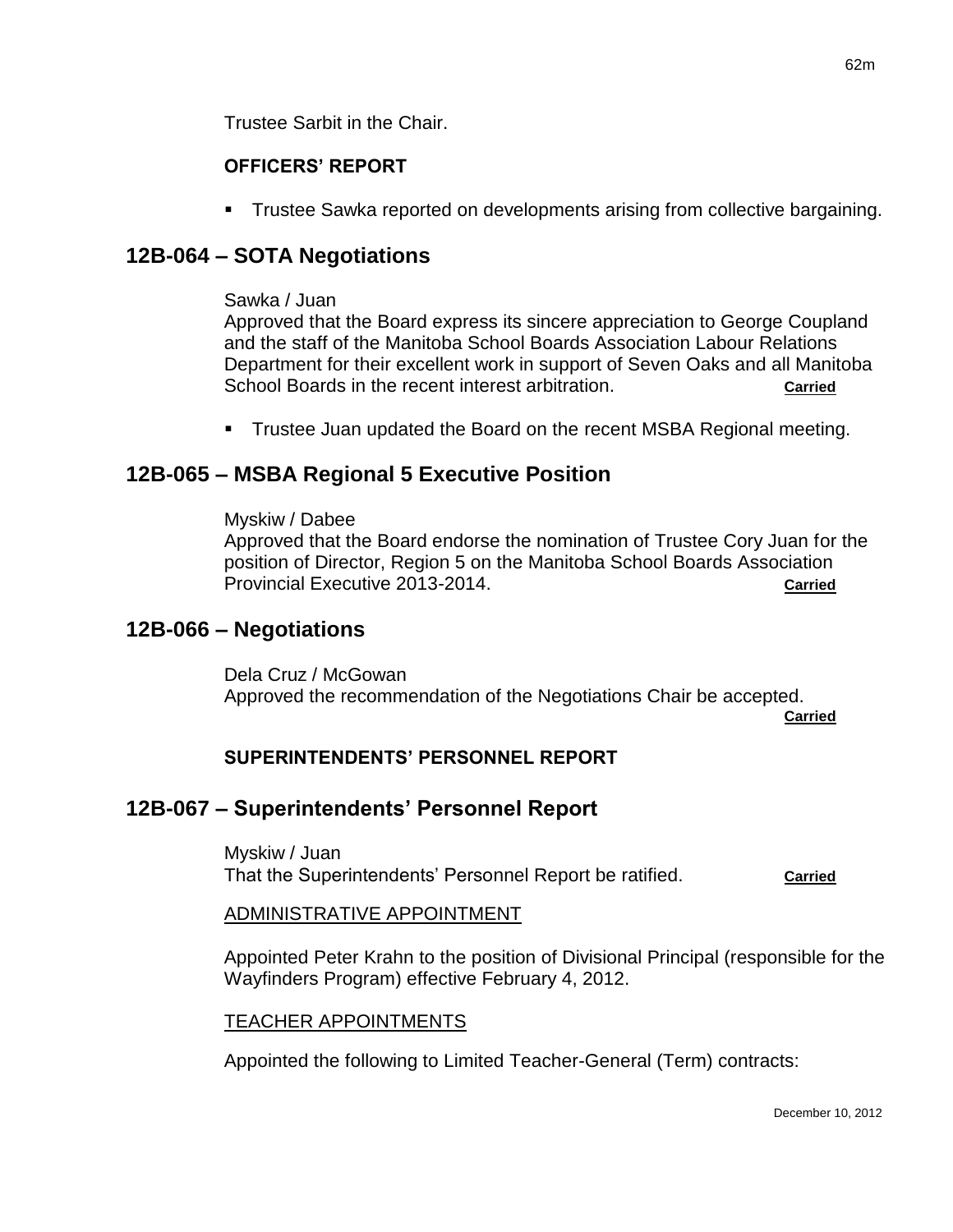#### **SUPERINTENDENTS' PERSONNEL REPORT**

Jenny Bilodeau, full-time (1.00), effective November 23, 2012 to June 28, 2013 Valery Czarnecki, full-time (1.00), effective October 22, 2012 to November 21,

 2012 and part-time (.50), effective November 22, 2012 to January 15, 2013 Donna Engel, full-time (1.00), effective November 7, 2012 (Indefinite) Lianne Fournier, part-time (.50), effective November 26, 2012 to June 28, 2013 Yared Keleta, part-time (.50), effective December 10, 2012 (Indefinite) Mary Kirkwood, part-time (.50), effective November 26, 2012 to June 28, 2103 Andrea Mair, part-time (.50), effective December 10, 2012 (Indefinite) Mike Mykichuk, full-time (1.00), effective October 25, 2012 to December 21, 2012

#### CLINICIAN APPOINTMENT

Appointed Daniel Buchanan to a part-time (.60) Limited Teacher-General (Term) contract effective December 6, 2012 to June 28, 2013.

#### SUBSTITUTE TEACHER APPOINTMENTS

Appointed the following to Substitute Teacher contracts effective the 2012-2013 school year:

Sandy Rekrut

Eva Azuelos **Alberta** Rusak Judy Rekrut John Starway

#### TEACHER LEAVE OF ABSENCES

Granted the following leaves of absences, without pay:

Stacey Brown, part-time (.50), effective December 3, 2012 to June 28, 2013 Allyson Coles-Sokal, full-time (1.00), effective January 7, 2013 to June 28, 2013 Joanna Montanaro, full-time (1.00), effective January 7, 2013 to June 28, 2013 Mary Robertson, full-time (1.00), effective February 2, 2013 to June 28, 2013

#### TEACHER MATERNITY AND PARENTAL LEAVES

Granted the following maternity and parental leave:

Shauna Neufeld, effective April 1, 2013 to April 1, 2014 Tara Nicholson, effective February 19, 2013 to February 17, 2014 Jayme Rochon, effective January 17, 2013 to January 16, 2014 Sonja Wiens, effective November 26, 2012 to September 2, 2013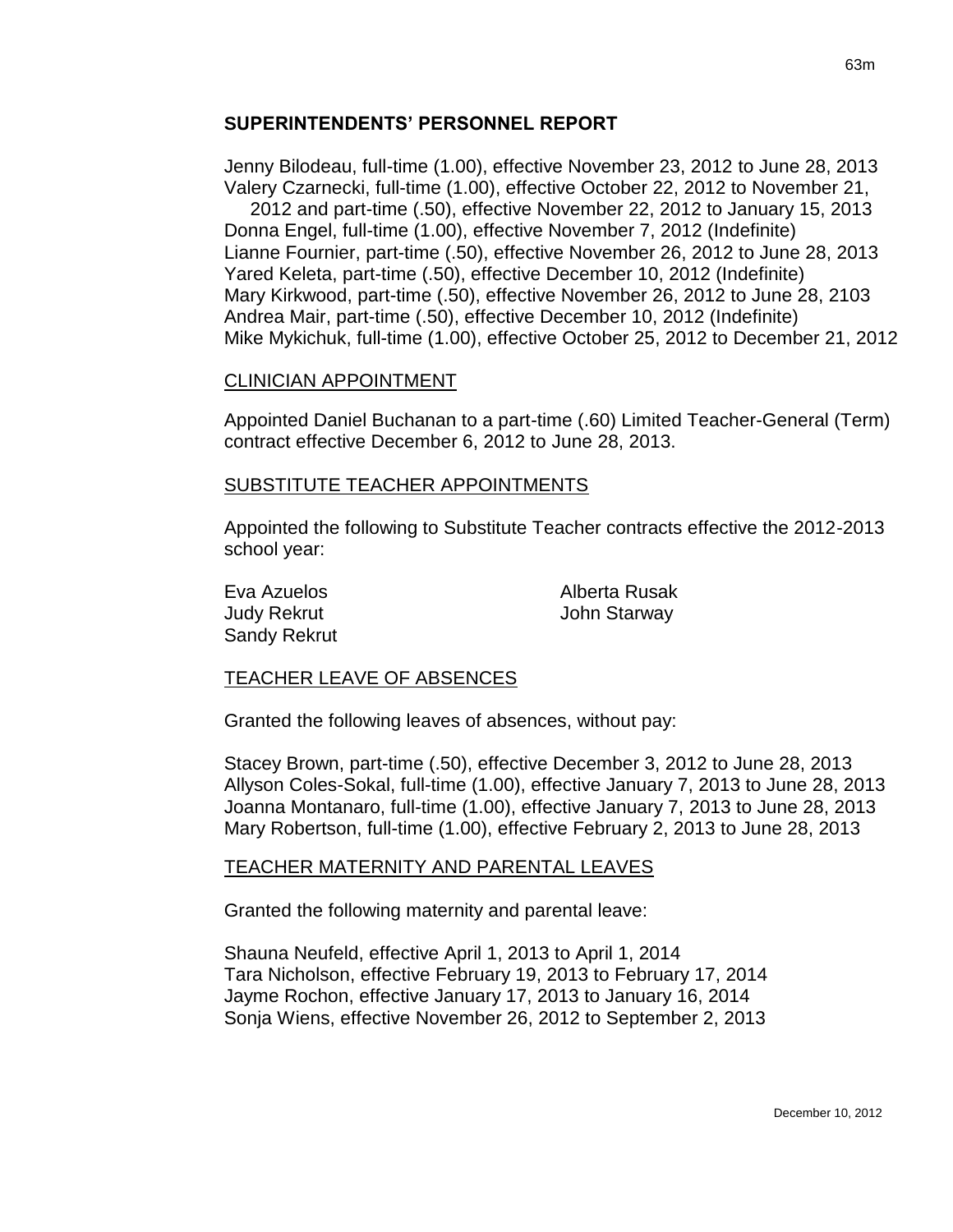## INTERNATIONAL EDUCATOR EXCHANGE

Approved Miles MacFarlane's application to the International Educator Exchange (Australia) program for the 2014 calendar year.

## TEACHER RETIREMENT

Received notice of intent to retire from Sheila Halper effective June 28, 2013.

## EDUCATIONAL ASSISTANT APPOINTMENT

Appointed Dustin Diamond to a full-time (6.5 hours per day) position effective November 19, 2012.

## EDUCATIONAL ASSISTANT LEAVE OF ABSENCE

Granted David Wiebe a part-time (3 hours per day) leave of absence, without pay, effective November 19, 2012 to June 28, 2013.

#### CUSTODIAN RETIREMENT

Received notice of intent to retire from Chris Heilmann effective November 30, 2012.

#### STUDENT PARENT SUPPORT WORKER RESIGNATION

Received notice of intent to resign from Rachel O'Connor effective December 21, 2012.

## INSTRUCTOR – ENGLISH AS AN ADDITION LANGUAGE – RESIGNATION

Received notice of intent to resign from Vijayaluxmi Shell effective December 12, 2012.

## SUPERINTENDENTS' PERSONNEL REPORT MOTION

Rescinded the following Superintendents' Personnel Report motion: #11B-038 – approving Miles MacFarlane's application to the International Educator Exchange (Australia) program for the 2013 calendar year. Trustee Ploszay in the Chair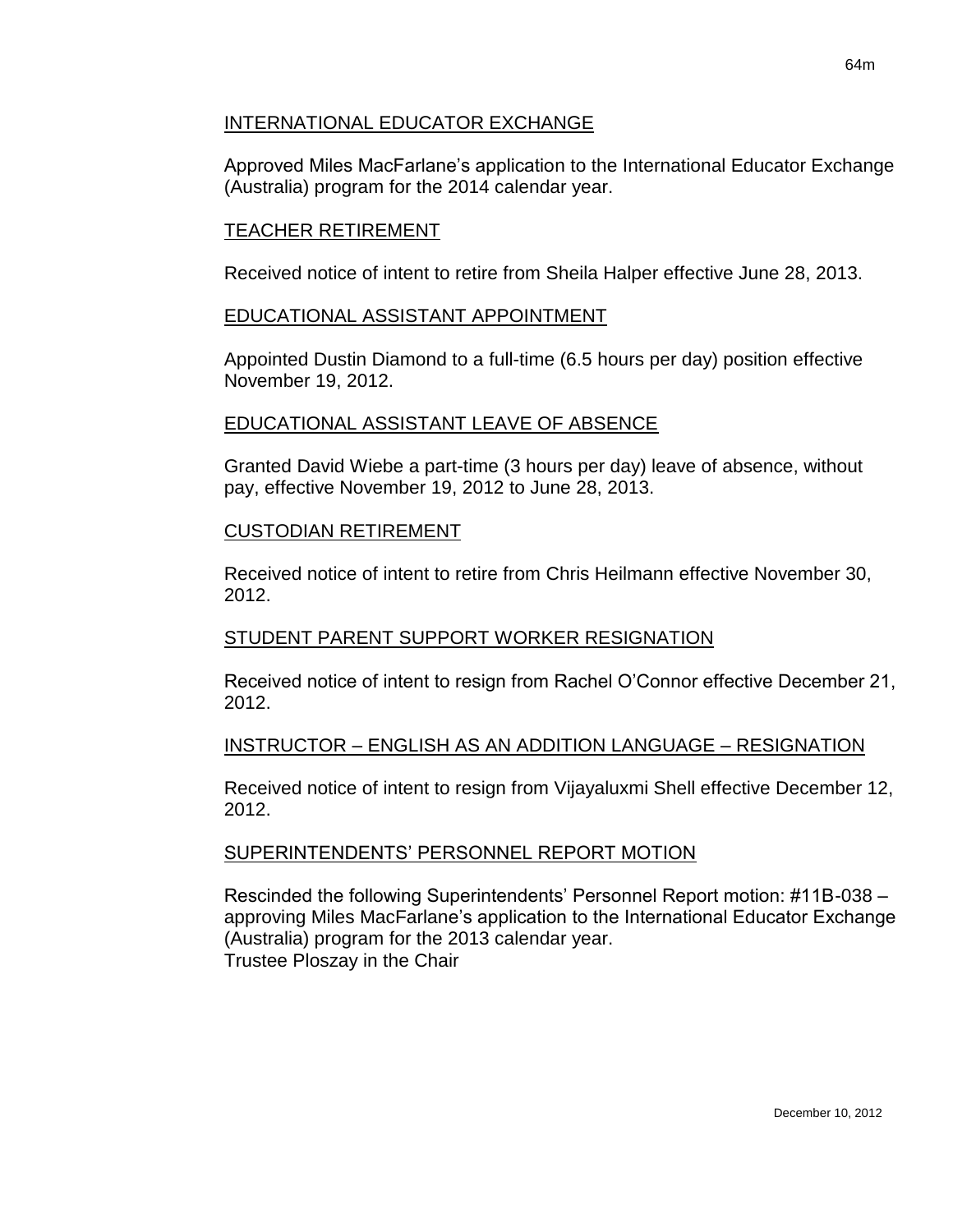# **12B-068 – MSBA 2013 Resolution – Health and Fitness**

#### Dabee / McGowan

Approved that the Board endorse the following Resolution on Health and Fitness that was forwarded to the Manitoba School Boards Association for consideration at the Regional Meeting and AGM.

Resolution: That MSBA advocate with governments, community organizations and sport organizations for a comprehensive and proactive response to the challenge of ensuring our children are physically fit. Specifically MSBA should advocate for a public education campaign for parents on the need for physical play and active transportation, for more affordable organized sport activities and for more free admissions to swimming pools and skating rinks. **Carried**

## **SUPERINTENDENTS' REPORT**

The following matters were received as information:

- 2013-2014 Budget Assumptions.
- MUST Fund Committee approval of Applications for Assistance.
- MUST Fund Committee approval re Interest Arbitration 2010 MF2011-07.
- Amendment Schedule to 2012/2013 MIIP Contribution Agreement for Seven Oaks Neighbourhood Immigrant Settlement Project.
- Amendment Schedule to 2012/2013 MIIP Contribution Agreement for Seven Oaks Adult EAL Community Classes.
- **MUST Fund July 1, 2013 Fee Assessment.**
- Request to Resubmit 66% Construction Document for proposed Amber Trails School.
- Conflict of Interest.

#### **SPECIAL ORDERS**

**7:30 p.m.** Wayfinders Program Evaluation Presentation: Larry Bremner, Proactive.

#### **SUPERINTENDENTS' REPORT**

The following matters were received as information:

- **Budget Preview.**
- **Building Projects Update.**
- November  $30<sup>th</sup>$  Enrolment Update.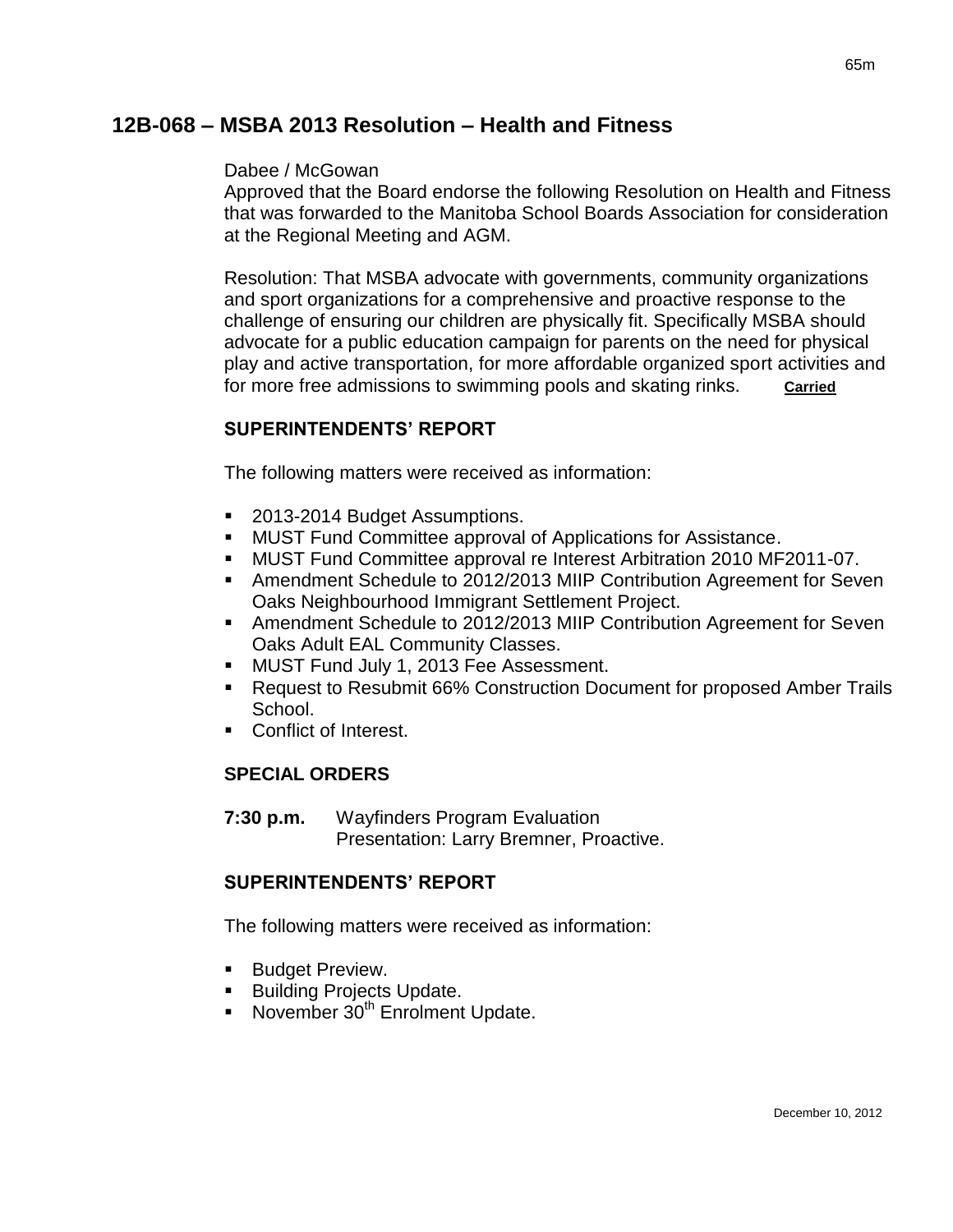# **12B-069 – Consent Agenda**

Jaworski / Dela Cruz That the Consent Agenda be approved. **Carried**

#### November 2012 Expenditure Listing

That cheques #2131080-#2131470 and #542-#558, US\$ cheques #213046- #213077, direct deposits #20131913-#20132615 and pre-authorized debits #201162-#201164 in the amount of \$2,884,901.52.

#### Mayer's Contract Interior Ltd. Certificate of Payment No. 4

That Certificate of Payment No. 4 for the Garden City Collegiate Science Lab project in the amount of \$104,622.42 be paid to Mayer's Contract Interior Ltd.

#### Statutory Holdback on Mayer's Contract Interior Ltd. Certificate of Payment No. 4

That the 7-1/2% Statutory Holdback on Certificate of Payment No. 4 for the Garden City Collegiate Science Lab project in the amount of \$8,078.95 be paid to the SOSD/Mayer's Contract 446 GCCI Science Lab account.

#### Number Ten Architectural Group Invoice No. 11432

That Invoice No. 11432 for the Maples Commons Addition project in the amount of \$57,599.19 be paid to Number Ten Architectural Group.

#### Number Ten Architectural Group Invoice No. 11436

That Invoice No. 11436 for the Garden City Collegiate Science Lab project in the amount of \$1,232.28 be paid to Number Ten Architectural Group.

#### **NEW BUSINESS**

- Trustees Myskiw and Sarbit commented on the presentation to Jeff Cieszecki at the Legislative Building during parliament.
- Trustee Juan informed the Board about the CNCM Workshop at Leila North Community School and the Mental Health Workshop that she recently attended.
- Trustee Dabee commented on the recent Policy Review Committee meeting.
- Trustees Sarbit and Dabee commended the Division on a successful Divisional P.D. Day with Wade Davis.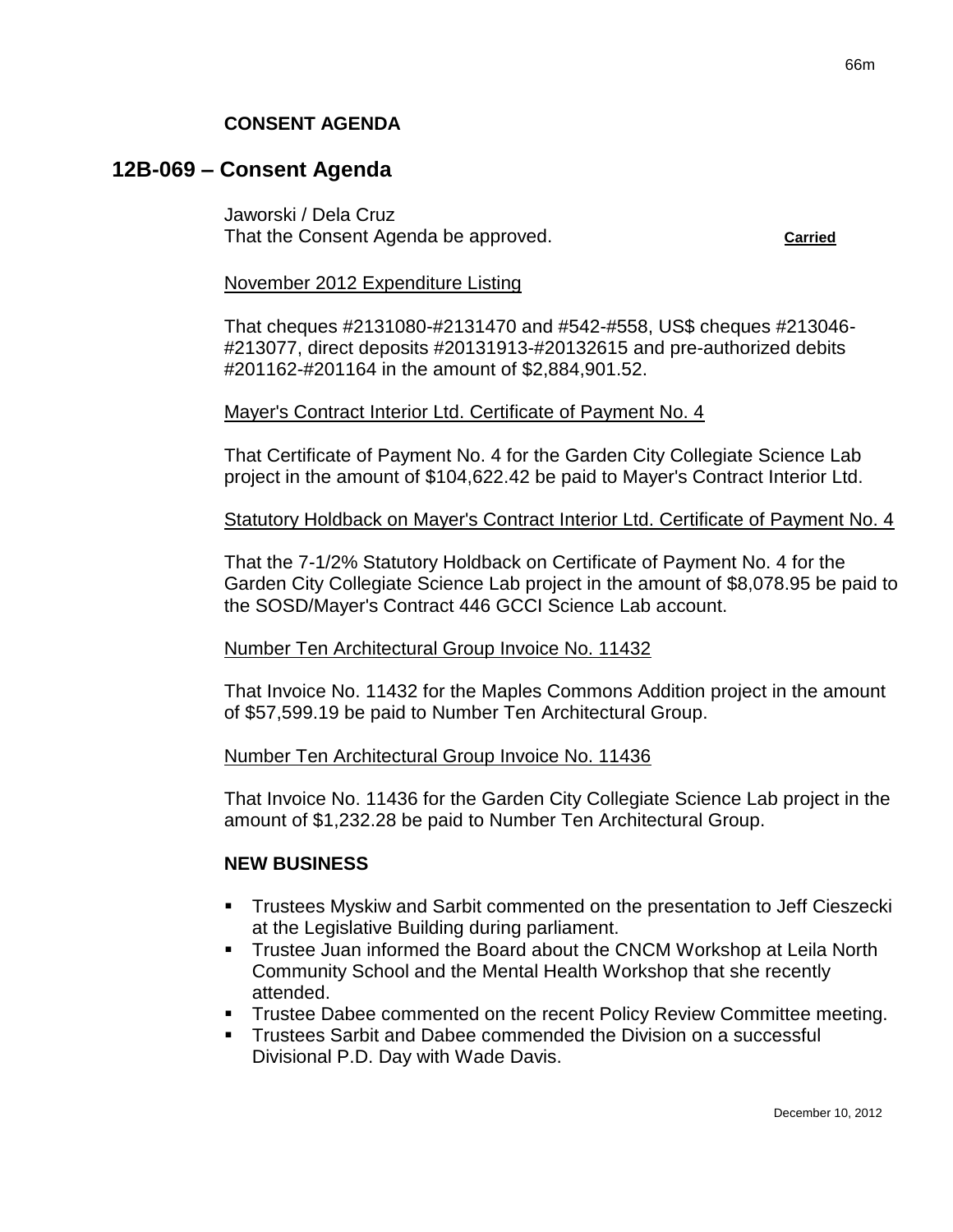#### **CONFERENCE REPORTS**

Raj Brar, Teacher, Elwick Community School: Daily 5 and Café Workshop with Gail and Joan - The Two Sisters, October 23 and 24, 2012 - Oakbrook, Illinois.

Cara Seidel and Heather Graham, Teachers, Constable Edward Finney: Complexities: Encounters with the Pedagogical Project of Reggio Emilia Conference, October 19 and 20, 2012 - New Westminster, British Columbia.

Cindy Shields, Teacher, Elwick Community School: Daily 5 and Café Workshop with Gail and Joan - The Two Sisters, October 23 and 24, 2012 - Oakbrook, Illinois.

Shauna Neufeld, Teacher, Collicutt School: Complexities: Encounters with the Pedagogical Project of Reggio Emilia Conference, October 19 and 20, 2012 - New Westminster, British Columbia.

Diane Nickel, Teacher, École Leila North Community School: Association canadienne des professeurs d'immersion (ACPI), October 25 to 27, 2012 - Montreal, Quebec.

Tannis Silver, Teacher, École Leila North Community School: Association canadienne des professeurs d'immersion (ACPI), October 25 to 27, 2012 - Montreal, Quebec.

## **CORRESPONDENCE**

- **The Public Schools Act: Shared Services Regulation.**
- **Keith Thomas, Risk Manager, MSBA: School Security Survey Report.**
- Safe Schools for All: Creating A Positive School Climate Workshop, January 25, 2013.
- Manitoba Healthy Living: Healthy Schools Grant (Community-Based Funding) for the 2012-2013 school year.
- Honourable Nancy Allan, Minister of Education: Manitoba Music Month Grant Application 2012-2013.
- Centre for Professional & Applied Ethics, University of Manitoba: Fifth Ethics Essay Competition for Grade 11 & 12 students in Manitoba.
- Andrea Kehler, Executive Assistant, MSBA: Confirming Seven Oaks School Division Board of Trustees nomination of Evelyn Myskiw for position of Region 5 Director.
- S4 Standards Exams Results.
- Heather Demetrioff, Associate Director, MSBA: Raffle Donations for 2013 Convention.
- MSBA e-bulletin November 28, 2012.
- Manitoba Education Research Network: Call for Presentations Winter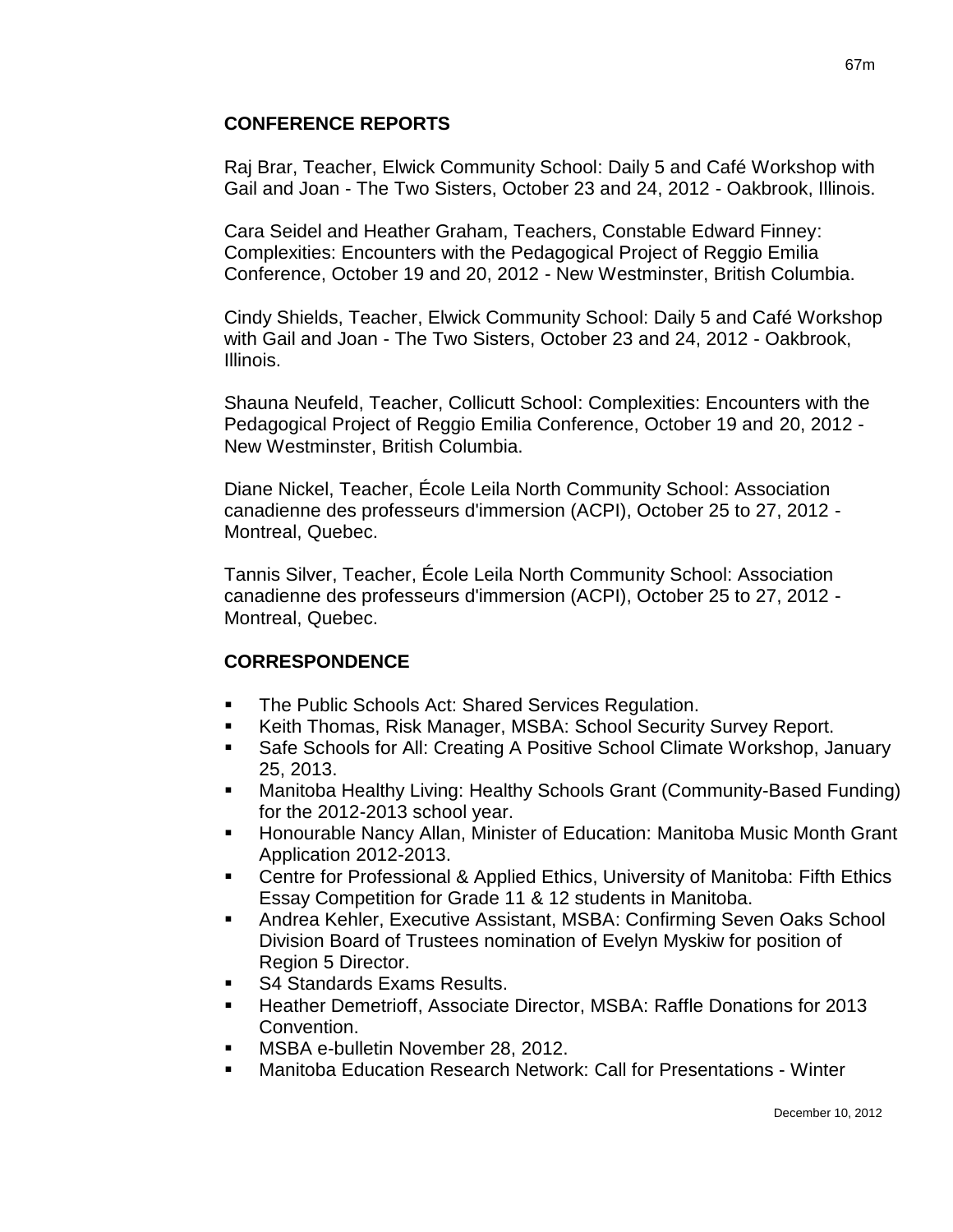Forum.

- R. John Weselake, A/Executive Director, PSFB: Revision of the School Building Space Standards - Gymnasium Space.
- George Coupland, Director, Labour Relations, MSBA: Personal Use of Computers: Diminished Expectation of Privacy Supreme Court Decision R.V. Cole.
- Labour Relations, Manitoba Schools Boards Association: November 2012 Update - CPI, Unemployment Rate & Regional Trends.
- Bob Craddock, Director, Assessment Services Department, Workers Compensation Board of Manitoba: 2013 WCB Assessment Rate.
- Manitoba News Release: November 23, 2012 Manitoba Government Proposes New Job Leaves for Families Coping with Traumatic Events Involving Children.
- Manitoba News Release: November 28, 2012 Province Introduces Legislation that would Help Strengthen Community Schools, Make Manitoba an Education Leader.
- Manitoba News Release: November 29, 2012 Manitoba Introduces Legislation that would Strengthen the Role of Parents in the Education System. Parent Involvement Supports Student Success: Allan.
- Manitoba News Release: December 4, 2012 Province Supporting Safe and Inclusive Schools by Introducing Strong Anti-Bullying Action Plan: Allan.
- Warren Borgford, Technical Services Engineer, MB Infrastructure & Transportation, Highway Operations: Proposed Agreement for a Fibre Optic Conduit and Cable to be Placed Along & Under a Portion of PTH 9 and PTH 101 - From City of Winnipeg Limits to West St. Paul School, in the RM of West St. Paul.
- Marc Zienkiewicz, The Selkirk Journal: November 22, 2012 Council to ask for lowering of speed limit (in the school zone going past West St. Paul School).
- Gerald Farthing, Chairperson, Public Schools Finance Board: PSFB Staff Change - beginning November 26, 2012, John Weselake will be the Acting Executive Director at The Public Schools Finance Board.
- Geri Aronson, The Public Schools Finance Board: PSFB Staff Change Gerard Lesage is the Acting Deputy Executive Director at The Public Schools Finance Board.
- John Weselake, Acting Executive Director, The Public Schools Finance Board:
	- Andrews Early Learning Centre Victory School Approval to Re-Design.
- Marcel Bérubé: Thank you from the Bureau du l'éducation française for letting them attend the Divisional P.D. Day.
- Pembina Trails School Division: Community Report.
- Honourable James Moore, Minister of Canadian Heritage and Official Languages: Information package: 200th Anniversary of War of 1812.
- Education Manitoba, Volume 11, Number 1 October 2012.